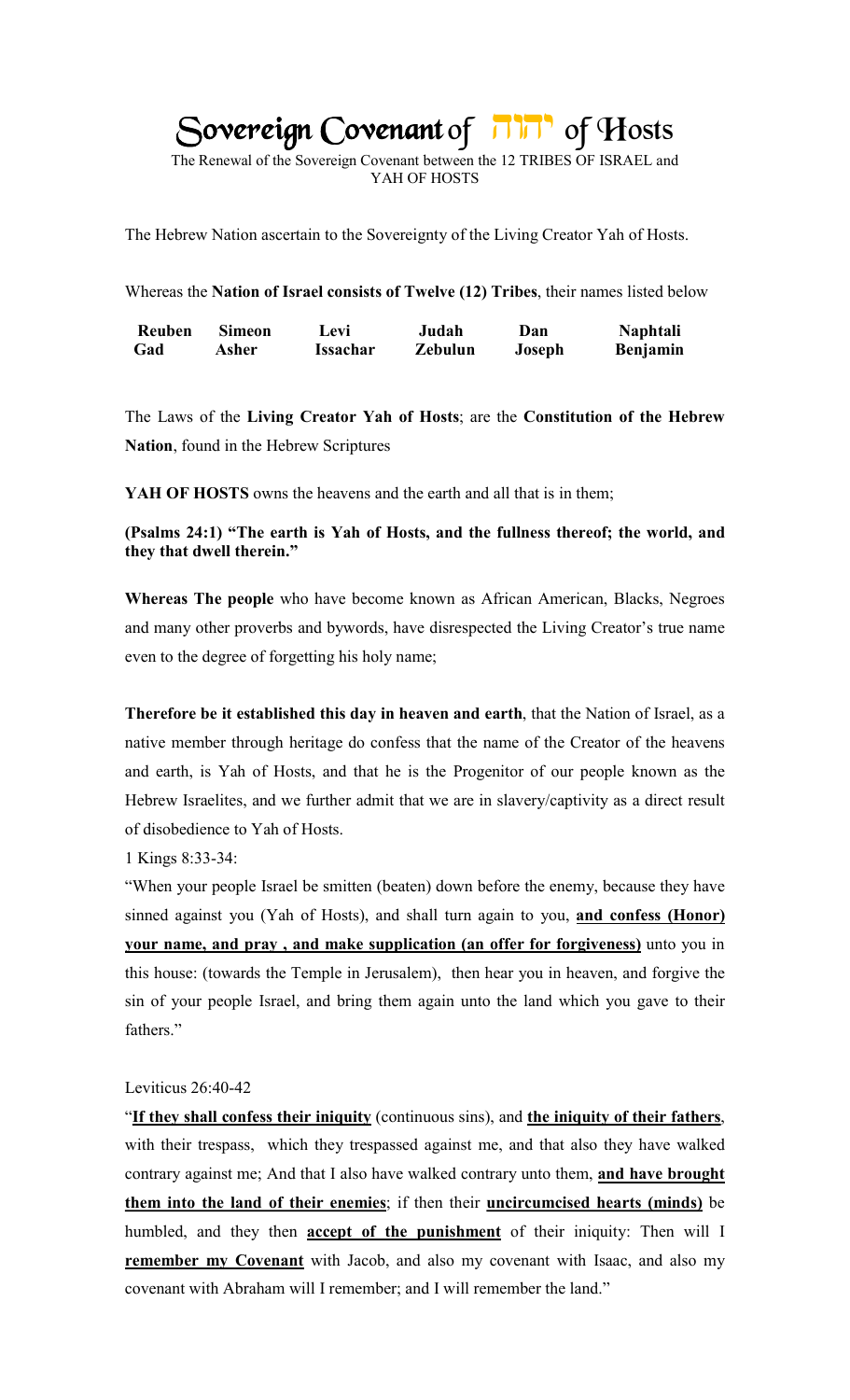For those who choose to accept and enter the Covenant that Yah of Hosts established with our Forefathers, your Autograph is a token of surrender to Yah of Hosts and a counter offer to Yah of Hosts for the Atonement (forgiveness) of all of your sins.

## In accordance with Deuteronomy 30:15

"See I" (**Yah of Hosts**) "have set before you this day life and good, and death and evil; in that I command you this day to love Yah your Creator to walk in His ways and to keep his commandments and His statutes and His judgments, that you may live and multiply: and Yah your Creator shall bless you in the land where you go to possess it."

We are neutral in regards to other Nations and their affairs.

## **Authority to enter into a Covenant is according to:**

## **Deuteronomy 29:10**

**"You stand this day all of you before Yah your Creator; your captains of your tribes, your elders, and your officers, with all the men of Israel, your little ones, your wives, and the stranger** that is in your camp, from the hewer of your wood unto the drawer of your water: that you should **enter into Covenant with Yah of Hosts your Creator** and into his oath which Yah your Creator makes with you this day: That he may establish you today for a people unto himself, and that he may be unto you a King, as he has said unto you, and as he has sworn unto your fathers, to Abraham, Isaac, and to Jacob. Neither with you only do I make this covenant and this oath; but with him that stands here with us this day before Yah of Hosts our Creator**, and also with him that is not here with us this day:** 

# **Plain Language Summary:**

As a result of not being satisfied with the laws, statutes, and commandments of Yah of Hosts, our Creator, our people tried to govern themselves in the way other nations do. They wanted a king instead of Yah. This angered our father in heaven, but he gave in to our request, but with a warning he said:

Man is not always perfect in worship to him and the King could lead people in righteous or unrighteous behavior. Poor leadership would have disastrous results.

Our people arrived in slave ships to the shores of the Americas after fleeing slavery and oppression from many other countries. Our people have been at the mercy of the nations of the earth over four hundred years. These people are more often than not called the African American nation, but are known by many other names, some not so nice. We have been in and out of slavery a few times. The entire basis of our slavery is caused by our breaking of the living Creator's laws found in the Old Testament of the bible. We had repeated warnings that we continued to ignore.

We are guilty in that we broke our necks trying to be like other nations, we accepted their ways and vices.